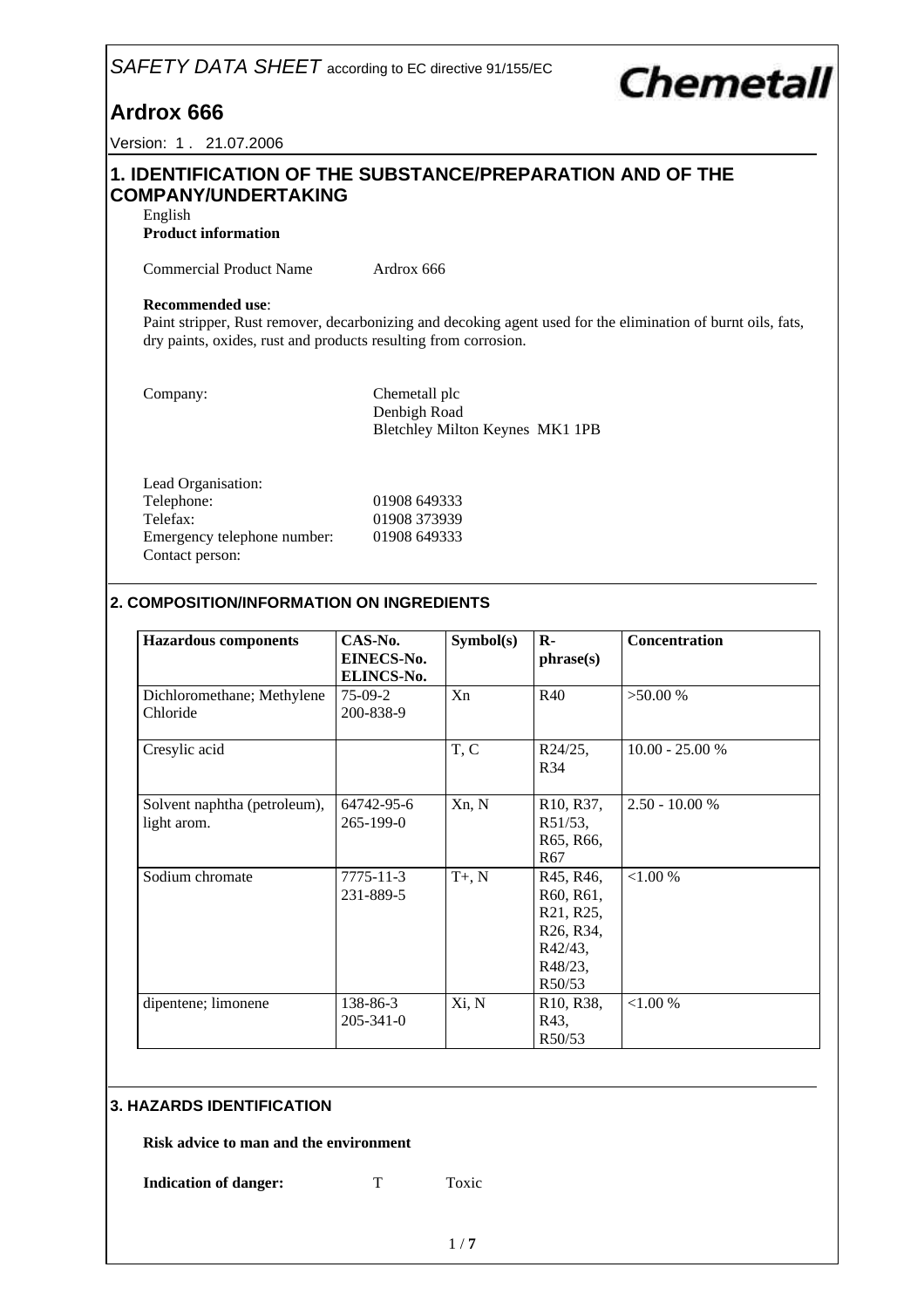Version: 1 . 21.07.2006

Chemetall

R45 May cause cancer. R46 May cause heritable genetic damage. R60 May impair fertility. R61 May cause harm to the unborn child. R23/24/25 Also toxic by inhalation, in contact with skin and if swallowed. R34 Causes burns. R42/43 May cause sensitization by inhalation and skin contact. R52/53 Harmful to aquatic organisms, may cause long-term adverse effects in the aquatic environment.

# **4. FIRST AID MEASURES**

#### **General advice:**

Take off contaminated clothing and shoes immediately.

#### **Eye contact:**

In the case of contact with eyes, rinse immediately with plenty of water and seek medical advice.

#### **Skin contact:**

Wash off immediately with soap and plenty of water.

#### **Inhalation:**

Move to fresh air. If symptoms persist, call a physician.

#### **Ingestion:**

Clean mouth with water and drink afterwards plenty of water. Call a physician immediately. Do NOT induce vomiting.

# **5. FIRE-FIGHTING MEASURES**

#### **Specific hazards during fire fighting:**

May form toxic gases on heating or in case of fire. Hydrogen chloride gas Carbon monoxide Phosgene

**Special protective equipment for fire-fighters:**

Wear self-contained breathing apparatus and protective suit.

#### **Suitable extinguishing media:**

Carbon dioxide (CO2), Dry powder, Water spray, Alcohol-resistant foam

**Extinguishing media which must not be used for safety reasons:**

High volume water jet

#### **Further information:**

Risk of bursting. Use water spray to cool unopened containers.

# **6. ACCIDENTAL RELEASE MEASURES**

#### **Personal precautions:**

Use personal protective equipment. Ensure adequate ventilation. Remove all sources of ignition. Evacuate personnel to safe areas.

#### **Environmental precautions:**

Do not flush into surface water or sanitary sewer system.

#### **Methods for cleaning up:**

Soak up with liquid binder (sand, kieselguhr, acid binder, universal binder). Sweep up or vacuum up spillage and collect in suitable container for disposal.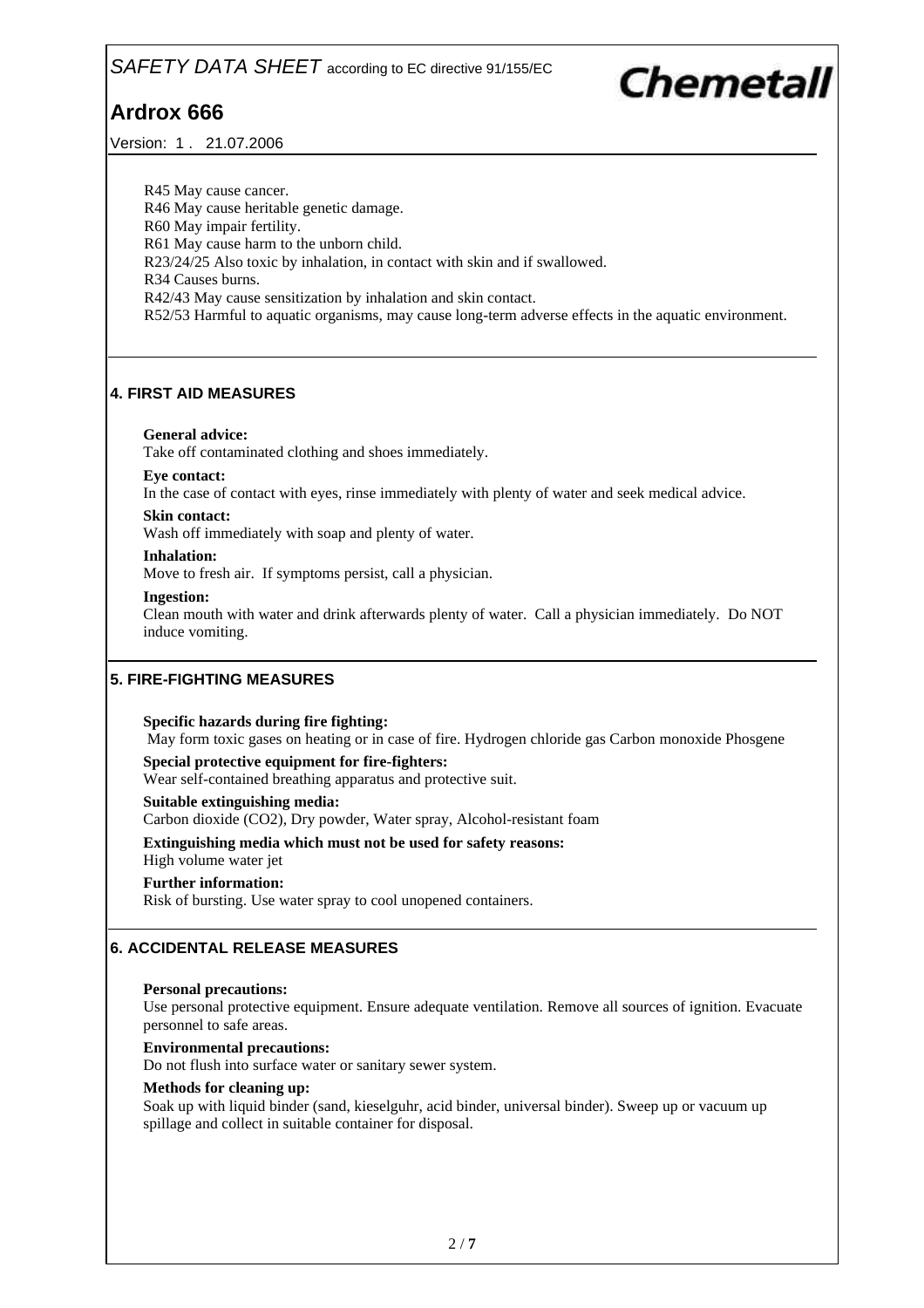Version: 1 . 21.07.2006

# Chemetall

## **7. HANDLING AND STORAGE**

#### **Handling**

#### **Safe handling advice:**

Have eye wash bottle or eye rinse ready at the work place. Ensure adequate ventilation. Keep away from sources of ignition - No smoking.

#### **Advice on protection against fire and explosion:**

Keep away from open flames, hot surfaces and sources of ignition. Product resists ignition and does not promote flame spread. Normal measures for preventive fire protection.

#### **Storage**

#### **Requirements for storage areas and containers:**

Keep containers tightly closed in a cool, well-ventilated place. Store at room temperature in the original container.

# **8. EXPOSURE CONTROLS / PERSONAL PROTECTION**

#### **Components with workplace control parameters**

#### **Dichloromethane; Methylene Chloride 75-09-2**

|                      | <b>Value</b>                      | <b>Update</b> | <b>Basis</b>         |
|----------------------|-----------------------------------|---------------|----------------------|
| <b>TWA</b>           | 350.00 mg/m3 100.00 ppm           | 2002          | EH40 MEL             |
| <b>STEL</b>          | 1,060.00 mg/m3 300.00 ppm         | 2002          | EH40 MEL             |
| <b>SKIN DES</b>      | Can be absorbed through the skin. | 2002          | EH40 MEL             |
| <b>Cresylic acid</b> |                                   |               |                      |
|                      | <b>Value</b>                      | <b>Update</b> | <b>Basis</b>         |
| <b>TWA</b>           | $22.00 \text{ mg/m}3$ 5.00 ppm    | 2002          | EH <sub>40</sub> OES |
| <b>SKIN DES</b>      | Can be absorbed through the skin. | 2002          | EH40 OES             |
| <b>TWA</b>           | $22.00 \text{ mg/m}3$ 5.00 ppm    | 05 2001       | <b>EU ELV</b>        |

#### **Personal protective equipment**

#### **Respiratory protection:**

In case of insufficient ventilation wear suitable respiratory equipment.

#### **Hand protection:**

Neoprene gloves

## **Eye protection:**

Tightly fitting safety goggles

**Skin and body protection:**

Protective suit

#### **Hygiene measures:**

Avoid contact with the skin and the eyes. Keep away from food, drink and animal feedingstuffs. Take off contaminated clothing and shoes immediately. Wash hands before breaks and at the end of workday.

## **9. PHYSICAL AND CHEMICAL PROPERTIES**

#### **Appearance**

Form: liquid Colour: yellow (upper layer) Colour: brown (lower layer) Odour: characteristic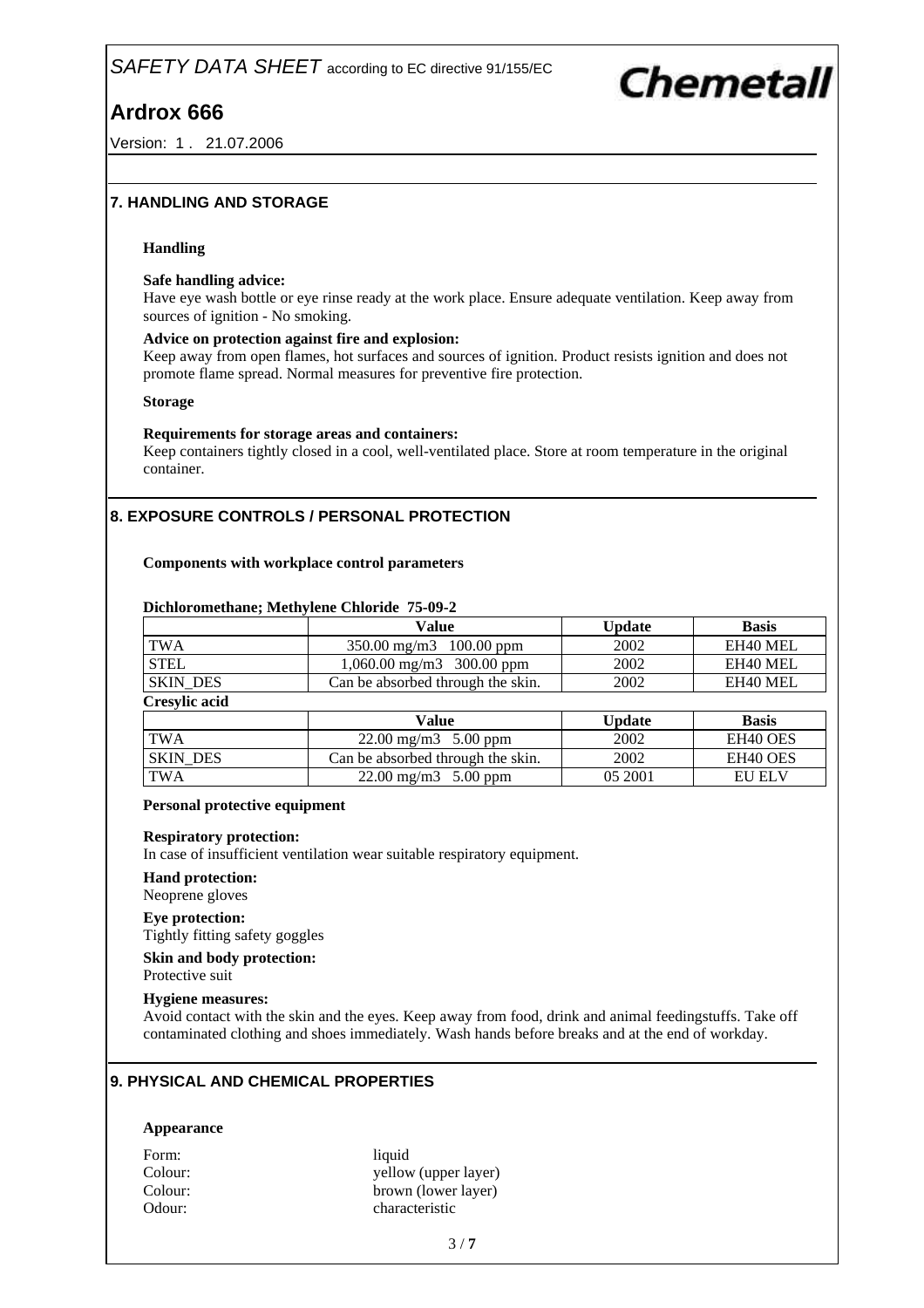# SAFETY DATA SHEET according to EC directive 91/155/EC

# **Ardrox 666**

Versio

| ion: 1. 21.07.2006       |                                                  |  |
|--------------------------|--------------------------------------------------|--|
| Change in physical state |                                                  |  |
| Melting point/range:     | $-2$ °C                                          |  |
| Melting point/range:     | (upper layer)<br>$\rm <$ -10 °C<br>(lower layer) |  |
| Boiling point/range:     | 44 $^{\circ}$ C                                  |  |
| Density:                 | $1.14$ g/cm3                                     |  |
| Water solubility:        | completely miscible<br>(upper layer)             |  |
| Water solubility:        | immiscible<br>(lower layer)                      |  |

**Chemetall** 

## **10. STABILITY AND REACTIVITY**

#### **Conditions to avoid**

Keep away from heat.

#### **Materials to avoid**

Strong oxidizing agents Strong acids Powdered metals

#### **Hazardous decomposition products**

No decomposition if used as directed.

#### **Hazardous reactions:**

With oxidizing agents possible.

## **11. TOXICOLOGICAL INFORMATION**

**Skin irritation:** Causes burns.

**Eye irritation:** Causes burns.

#### **Sensitization:**

May cause sensitization by inhalation and skin contact.

#### **Further information:**

May cause cancer.May cause heritable genetic damage.May impair fertility.May cause harm to the unborn child.Toxic by inhalation, in contact with skin and if swallowed.Inhalation of high vapour concentrations can cause CNS-depression and narcosis.If swallowed, severe burns in the oral cavity and throat as well as danger of perforation of the digestive tract and stomach.

## **12. ECOLOGICAL INFORMATION**

**Elimination information (persistence and degradability)**

**Chemical Oxygen Demand (COD):** 1,000,000 mg/L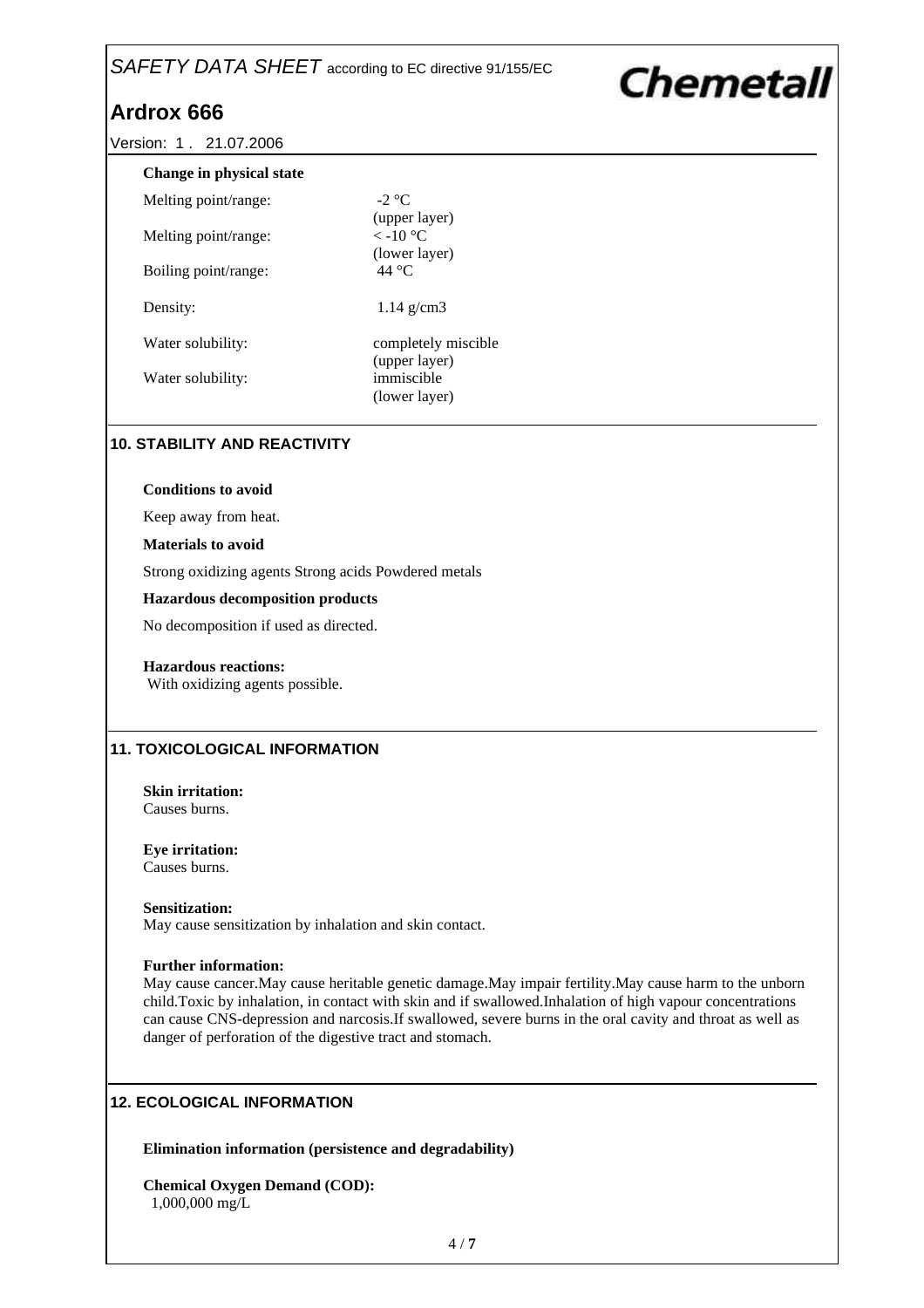

Version: 1 . 21.07.2006

## **Further information:**

Harmful to aquatic organisms, may cause long-term adverse effects in the aquatic environment. Do not flush into surface water or sanitary sewer system. Avoid subsoil penetration. highly water endangering

## **13. DISPOSAL CONSIDERATIONS**

# **Waste key for the unused product:**

080121 waste paint or varnish remover

#### **Product:**

Dispose of as special waste in compliance with local and national regulations.

#### **Contaminated packaging:**

Dispose of as special waste in compliance with local and national regulations.

## **14. TRANSPORT INFORMATION**

Regulation : ADR UN/ID No.: 2927 Proper shipping name: TOXIC LIQUID, CORROSIVE, ORGANIC, N.O.S., Dichloromethane/ Methylene Chloride, Cresol Packaging group: II Class: 6.1 Regulation : RID UN/ID No.: 2927 Proper shipping name: TOXIC LIQUID, CORROSIVE, ORGANIC, N.O.S., Dichloromethane/ Methylene Chloride, Cresol Packaging group: II Class: 6.1

Regulation : IMDG UN/ID No.: 2927 Proper shipping name: TOXIC LIQUID, CORROSIVE, ORGANIC, N.O.S., Dichloromethane/ Methylene Chloride, Cresol Packaging group: II Class: 6.1 EmS: F-A S-B

Regulation : IATA\_C UN/ID No.: 2927 Proper shipping name: TOXIC LIQUID, CORROSIVE, ORGANIC, N.O.S., Dichloromethane/ Methylene Chloride, Cresol Packaging group: II Class: 6.1

Regulation : IATA\_P UN/ID No.: 2927 Proper shipping name: TOXIC LIQUID, CORROSIVE, ORGANIC, N.O.S., Dichloromethane/ Methylene Chloride, Cresol Packaging group: II Class: 6.1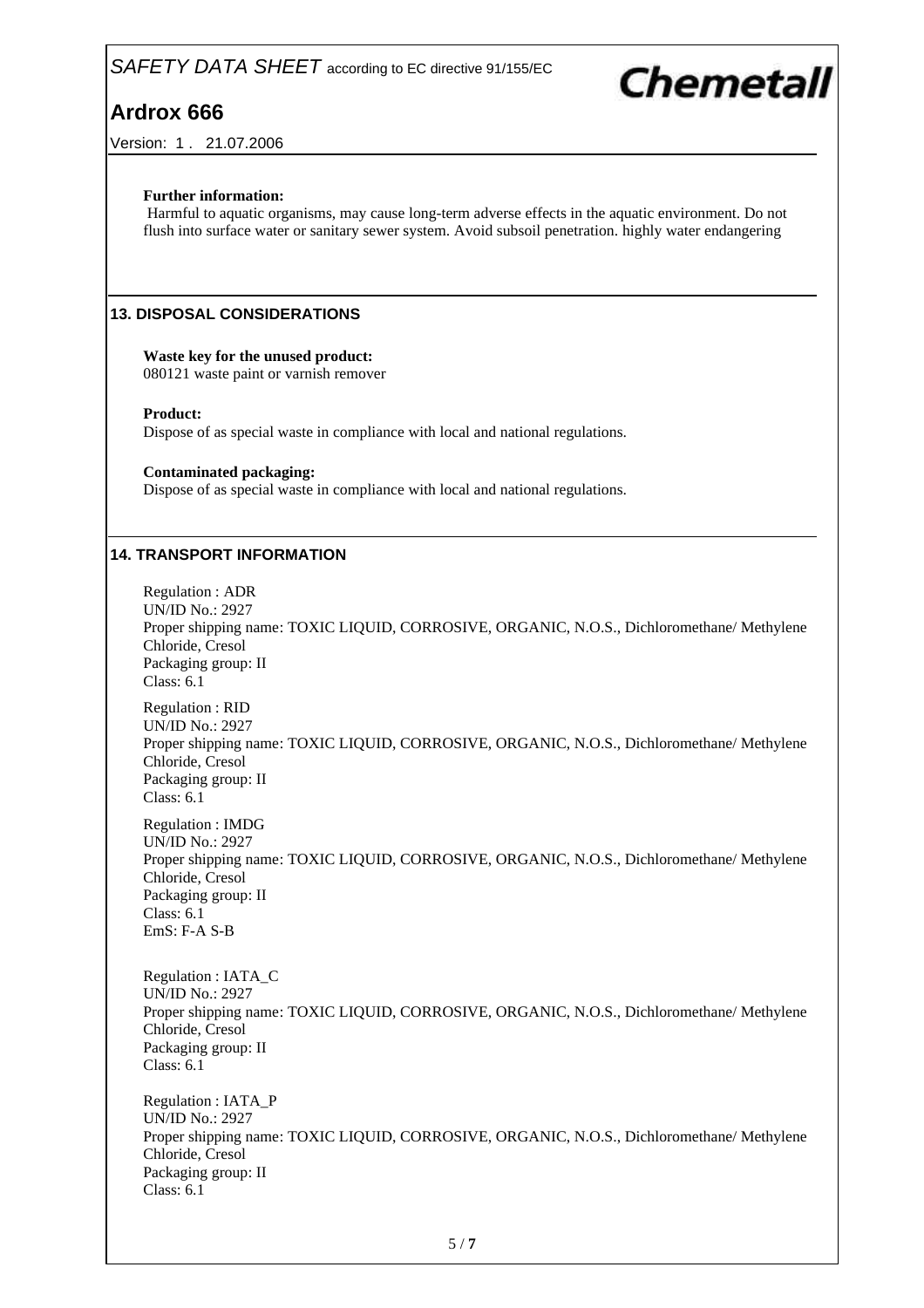# **Chemetall**

Version: 1 . 21.07.2006

| <b>15. REGULATORY INFORMATION</b>                                                                        |                 |                                                                                                  |
|----------------------------------------------------------------------------------------------------------|-----------------|--------------------------------------------------------------------------------------------------|
| Hazardous components which must be listed on the label:<br>Cresylic acid<br>$\bullet$<br>Sodium chromate |                 |                                                                                                  |
| Labelling:                                                                                               | T               | Toxic                                                                                            |
| $R$ -phrase $(s)$ :                                                                                      | R45             | May cause cancer.                                                                                |
|                                                                                                          | R46             | May cause heritable genetic damage.                                                              |
|                                                                                                          | <b>R60</b>      | May impair fertility.                                                                            |
|                                                                                                          | R61             | May cause harm to the unborn child.                                                              |
|                                                                                                          |                 | R23/24/25Also toxic by inhalation, in contact with skin and if<br>swallowed.                     |
|                                                                                                          | R34             | Causes burns.                                                                                    |
|                                                                                                          | R42/43          | May cause sensitization by inhalation and skin contact.                                          |
|                                                                                                          | R52/53          | Harmful to aquatic organisms, may cause long-term<br>adverse effects in the aquatic environment. |
| $S$ -phrase $(s)$ :                                                                                      | S53             | Avoid exposure - obtain special instructions before use.                                         |
|                                                                                                          | S <sub>26</sub> | In case of contact with eyes, rinse immediately with plenty<br>of water and seek medical advice. |
|                                                                                                          | S35             | This material and its container must be disposed of in a<br>safe way.                            |
|                                                                                                          |                 | S36/37/39 Wear suitable protective clothing, gloves and eye/face<br>protection.                  |
|                                                                                                          | S45             | In case of accident or if you feel unwell, seek medical                                          |
|                                                                                                          |                 | advice immediately (show the label where possible).                                              |
|                                                                                                          | S61             | Avoid release to the environment. Refer to special<br>instructions/safety data sheets.           |

#### **Special labelling of certain preparations:**

Restricted to professional users.

#### **Other regulations:**

The product is classified and labelled in accordance with EC directives or respective national laws.

## **16. OTHER INFORMATION**

**Text of R phrases mentioned in Section 2+3 R40** Limited evidence of a carcinogenic effect. **R24/25** Toxic in contact with skin and if swallowed. **R34** Causes burns. **R10** Flammable. **R37** Irritating to respiratory system. **R51/53** Toxic to aquatic organisms, may cause long-term adverse effects in the aquatic environment. **R65** Harmful: may cause lung damage if swallowed. **R66** Repeated exposure may cause skin dryness or cracking. **R67** Vapours may cause drowsiness and dizziness. **R45** May cause cancer. **R46** May cause heritable genetic damage. **R60** May impair fertility. **R61** May cause harm to the unborn child. **R21** Harmful in contact with skin.